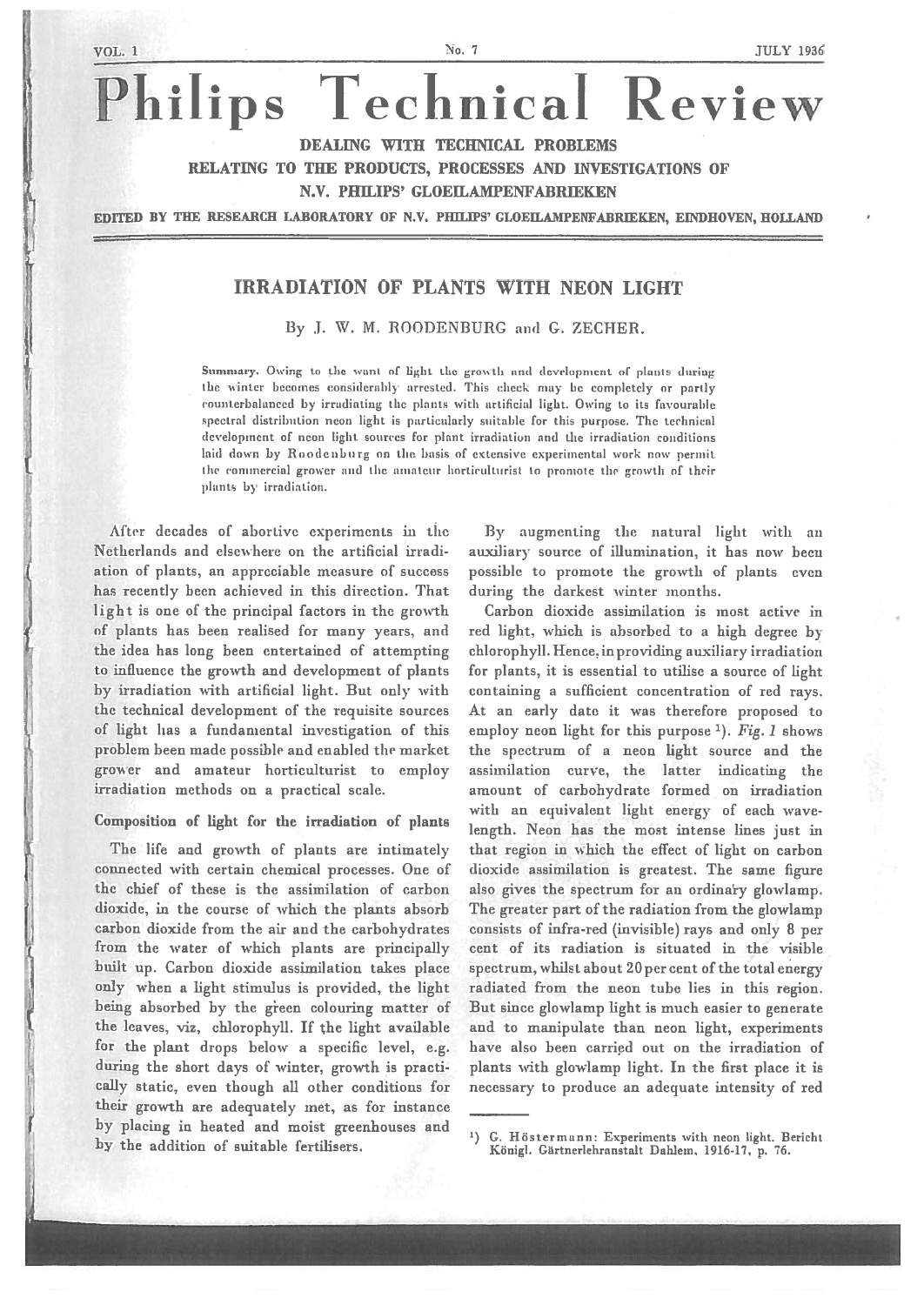

light. This can be readily obtained with high-power glowlamps, although at the same time an immeasur-

Fig. 1. Assimilation curve of <sup>p</sup>lants, <sup>g</sup>iving the relative light energy at each wave length. The spectra for a neon light source and un ordinary <sup>g</sup>lowlamp are also included. The strongest neon lines are situated exactly in that region of<br>the spectrum of principal importance to assimilation, whilst the spectrum of principal importance to assimilation, whilst maximum radiation from the glowlamp is obtained at nuch higher wave lengths, viz, in the infra-red.

ably greater amount of energy is also radiated in the undesirable region of the spectrum.

Investigations made by Roodenberg 2) gave <sup>a</sup> fresh insight into this problem in so far as they demonstrated that excess infra-red rays were not only superfluous but even deleterious to the <sup>p</sup>lants. Nearly all investigators have found with <sup>g</sup>lowlamp light that, although the growth of the leaves was promoted in the irradiated <sup>p</sup>lants, the general quality of the plants suffered, as the stems and stalks grew too "leggy". This "legginess" is due to the high percentage of infra-red heat rays <sup>g</sup>iven out by <sup>g</sup>lowlamps 3).

As we have already seen, neon light also contains infra-red radiation, although there is here not the same disproportion between the infra-red and the red rays as found with the <sup>g</sup>lowlamp. Moreover, the distribution of the radiated energy over the various parts of the infra-red region is here quite different, as is shown in fig. 2. The "infra-red" has here been divided up into three almost arbitrary ranges, viz. from a wave length of 0.8 to 1.3  $\mu$ , from 1.3 to 3  $\mu$ , and above  $3 \mu$ . The "visible" wave lengths extend



Fig. 2. Infra-red radiation in neon light  $(u)$  and in glowlamp light (b). The infra-red range is divided into three fairly arbitrary parts. The ratio of visible to infra-red radiation is much less favourable with the <sup>g</sup>lowlamp than with the neon tube. At the same time radiation between 0.8 and 3  $\mu$ , which probably is mainly responsible for the unwanted "legginess" of plants, is almost completely absent in the neon light, whilst it constitutes the greater pnrt of radiation front the <sup>g</sup>lowlarnp.

from 0.4 to 0.8. Neon light radiates au adequate amount of energy in the first (visible) range. almost none at all in the second and third ranges and <sup>a</sup> very large proportion in the last range (above 3  $\mu$ ). A glowlamp, on the other hand, which in the visible spectrum <sup>g</sup>ives the same amount of radiation energy as the neon tube, radiates light rays principally in the two ranges of 0.8 to 1.3 and up to  $3 \mu$ . It is, moreover, probable, although not yet confirmed by experiments, that the infra red radiation in the range from 0.8 to 3  $\mu$  causes more "legginess" in <sup>p</sup>lants than the very long wave radiation 3  $\mu$ . For the latter radiation is already radiated to a considerable extent by the heating arrangements provided in greenhouses and living rooms.

The points outlined above have been confirmed by <sup>a</sup> large number of experiments on <sup>a</sup> wide variety of <sup>p</sup>lants, in which the neon light was found exception ally suitable for <sup>p</sup>lant irradiation. In figs. <sup>3</sup> to <sup>6</sup> <sup>a</sup> few of the results arrived at in these experiments are reproduced. The general observation may be made that apart from more rapid growth larger leaves are also formed, which owing to the greater amount of chlorophyll formed are coloured <sup>a</sup> dark

<sup>&</sup>lt;sup>2</sup>) J. W. M. Roodenburg: Kunstlichtcultuur, October, 1930 and December, 1932. Meded. Landbouwlioogeschool Wageningeu, vol. 34, No. 8 and vol. 36, No. 2. (Published by R. Veenman, Wageningen.)

<sup>&</sup>lt;sup>3</sup>) In some cases it is mainly a question of rapid growth, as in the germination of seeds and bulb culture, etc. No carbohydrates need be formed in these instances, their<br>formation taking place at the cost of reserve bodies which have been accumulated in the bulb. With these <sup>p</sup>lants, growth may be equally well promoted merely by increasing the temperature; "light" is of no specific value here.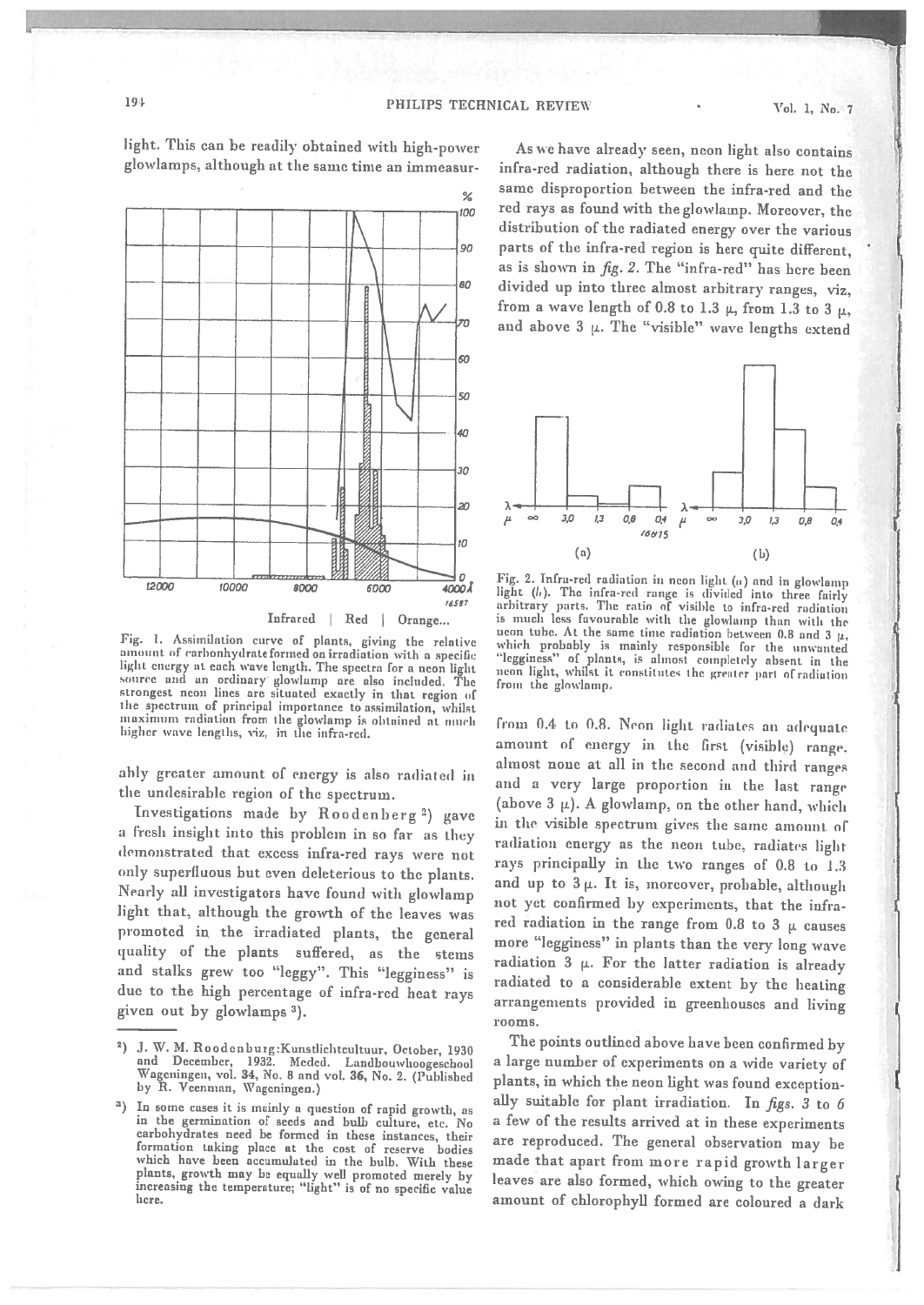green <sup>4</sup>), the stems are thicker, the roots are stronger, and frequently the formation of fruit and blooms is also much promoted.

#### Dosage of irradiation

Similar to the procedure dictated in irradiation treatment for medical purposes, the application of the correct dosage is also <sup>a</sup> most important factor in the irradiation of plants if successful results are to be obtained. The correct dosage can also be established by actual experiments, and is determined by two factors: The radiation intensity to be used and the time during which the plants are exposed to irradiation. Important experimental data have already been collected regarding this question, particularly by the Agricultural College at Wageningen. It is evident that in these experiments the "efficiency" of irradiation has also had to be given consideration in view of the practical adoption of the method by market growers: The costs of irradiation must be in reason able proportion to the extra return which welldeveloped plants will fetch.

As regards the requisite intensity of irradiation, the experiments have shown that with the majority of plants very good results can he obtained with an illumination intensity of 500 to 1000 lux. For purposes of comparison it may be stated that the mean illumination on <sup>a</sup> December day at about 3 <sup>o</sup>'clock in the afternoon is roughly 3000 lux and (luring the evening on <sup>a</sup> sufficiently illuminated desk about 200 lux.

Turning to the irradiation times, it is possible to regulate the "light diet" of the plants in <sup>a</sup> variety of ways. Consideration must be <sup>g</sup>iven to the stage of growth at which the <sup>p</sup>lants are irradiated furthermore for how many weeks or months irradiation is to be applied and how many hours each night. In general an irradiation period of 8 hours nightly is recommended, e.g. from 10 p.m. to 6 a.m. It does not lie within the scope of this article to set forth full instructions for irradiating plants, such as have been worked out on the basis of the research carried out at Wageningen referred to above, particularly as the instructions vary according to the genus of the <sup>p</sup>lants.

The irradiation of Star of Bethlehem (Cnmpanula iso phylla) may, however, serve as an example. This plant, which is slipped and potted in spring and is disbudded as much as possible during the summer, is usually transferred to the forcing house about the first of September. About the middle of November irradiation with neon light is commenced (at <sup>a</sup> forcing house temperature of 15 C.). During the first few weeks little result is to be seen, although the irradiated plants very soon acquire <sup>a</sup> fine dark-green colour. During December the growth of the plants is rapid and large leaves and stout stems are formed. At the end of January, when the <sup>p</sup>lants have borne <sup>a</sup> host of buds, irradiation can be terminated. Irradiation is therefore only applied during the budding period. As early as the beginning of February the first huds will open on the irradiated plants (see the photograp<sup>h</sup> in fig. 3).

#### Plant irradiation equipment. Neon tubes

At the time neon lights were introduced for the irradiation ofplants, they had already been employed for several years for luminous advertisements. The neon light sources used for these purposes consisted of <sup>a</sup> long glass tube, into the ends of which two iron electrodes were fused, and containing <sup>a</sup> neon filling at <sup>a</sup> pressure of approx. 10 mm. They were run on high tension (e.g. 3000 volts) and emitted <sup>a</sup> comparatively small luminous flux per metre of tube length (160 lumens per m). The use of high tension in damp forcing houses for the irradiation of plants met with serious objection as well as the low brightness of the high-tension tubes. To obtain the requisite illumination of at least 500 lux



Fig. 3. Star of Bethlehem (Campanula isophylla). Picture taken on February 5, 1934. Left: Irradiated with neon light, 600 lux, each night from 10 p.m. to 6 a.m. from November 2, 1933, to January 25, 1934. Right: plants non-irradiated.

<sup>1)</sup> This result is frequently observed after only <sup>u</sup> few nights' irradiation.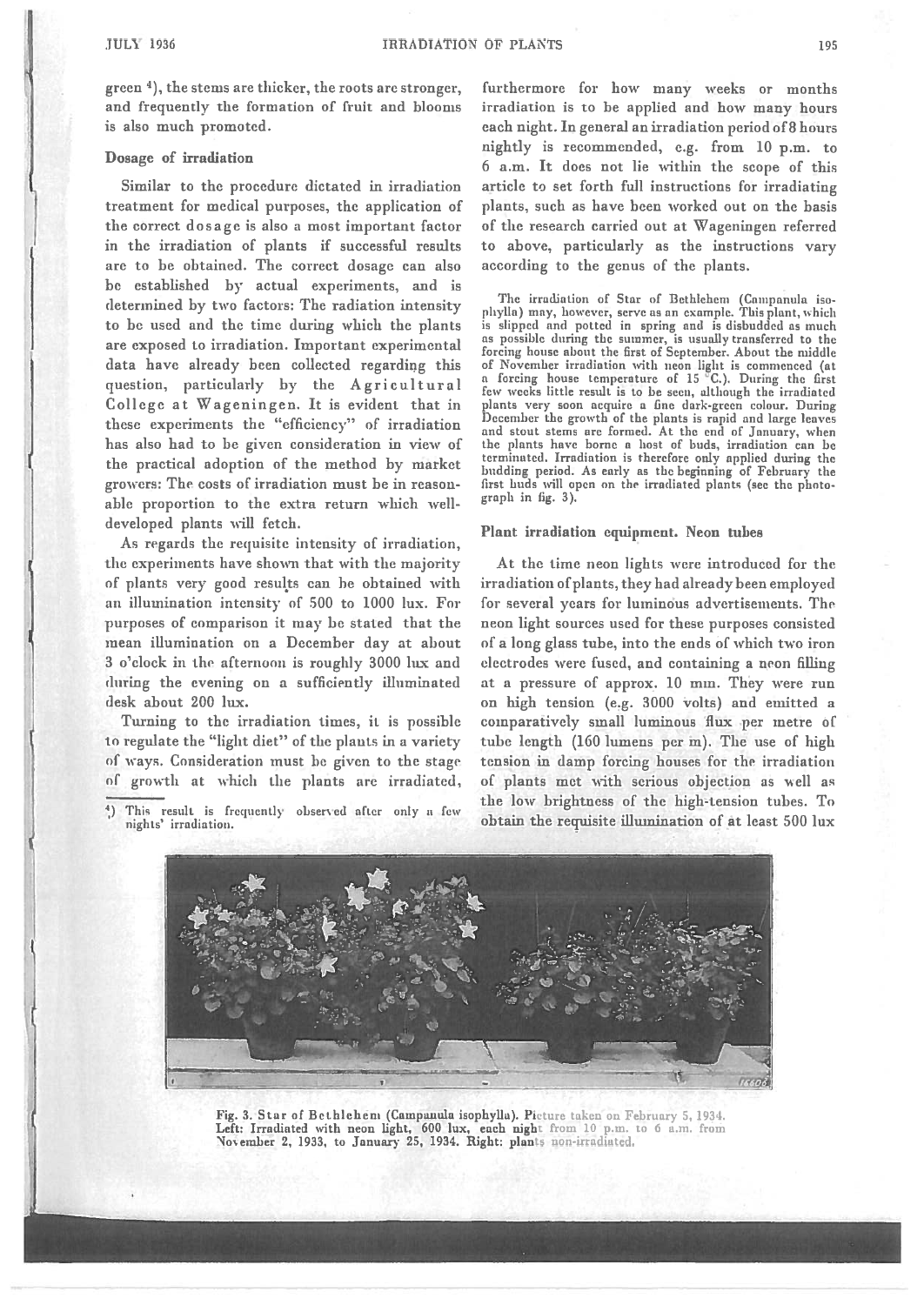Vol. 1, No. 7



Fig. 4. Strawberry, var. "Deutsch Evern." Potted in the open. July 19, 1935: transferred to forcing house October 2.<br>a) Picture taken on December 7, 1935. Left: Irradiated with neon light, approx. 450 lux,

a) Picture taken February 28, 1936 (towards the end of the crop). Left: Irradiated as<br>b) Picture taken February 28, 1936 (towards the end of the crop). Left: Irradiated as

at (a). Right: Non-irradiated <sup>p</sup>lants.

a tube already about 5 m long was required for 1 Sq. <sup>m</sup> of radiation surface.

The illumination intensity could only be increased at that time by raising the current intensity, but with the then normal pressure (10 mm) of the neon filling this had <sup>a</sup> very adverse effect on the efficiency and the life of the tubes. <sup>A</sup> satisfactory efficiency could only be achieved with a pressure of 1 mm and below, or by increasing the current density in the tubes ten times. This lower pressure, however. led to <sup>a</sup> pronounced disintegration of the iron electrodes due to ionic bombardment resulting from the high voltage drop at the cathode in this range (approx. <sup>300</sup> volts); the life of <sup>a</sup> low-pressure neon tube was thus reduced to a few hours. Amelioration was afforded by the use of hot cathodes, which owing to their electronic emission reduced the cathode fall to <sup>a</sup> few volts and enabled the tubes to he run on low-tension. Modern gas-discharge

lamps for highway lighting are also constructed on this <sup>p</sup>iinciple. Compact high-power units are thus obtained, operating with currents of <sup>a</sup> few amperes instead of for instance 25 milliamps in the case of high-tension tubes. <sup>A</sup> selection of early and

Table I. Dimensions and Data of a High-tension Neon Tube (II) and Three Low-Tension Neon Tubes (Type Nos. 4307, 4309. 4311).

| Tube<br><b>TELEST</b> | Running<br>voltage<br>ā | Overall<br>diameter<br>mm           | Length<br>of light<br>enlumn<br>$n_1$ | Tube<br>Current<br>ашря | Con-<br>sump-<br>tion<br>watts | I ight<br>output<br>lumens | Gross light<br>vield<br>lumens<br>per watt |
|-----------------------|-------------------------|-------------------------------------|---------------------------------------|-------------------------|--------------------------------|----------------------------|--------------------------------------------|
| н                     |                         | $13 - 14$                           | $\overline{2}$                        | 0.025                   | 36                             | 320                        | 9                                          |
| 4307<br>4309<br>4311  | 380<br>220<br>220       | $40 - 43$<br>$45 - 48$<br>$16 - 18$ | 1.5<br>0.35                           | 3.0<br>4.5<br>0.95      | 500<br>450<br>90               | 8750<br>6300<br>1200       | $17.5^*$ )<br>14<br>14                     |

) The light <sup>y</sup>ield of the neon column after substracting the losses in thc input unit and at the electrodes is in this case 26.5 lumens per watt.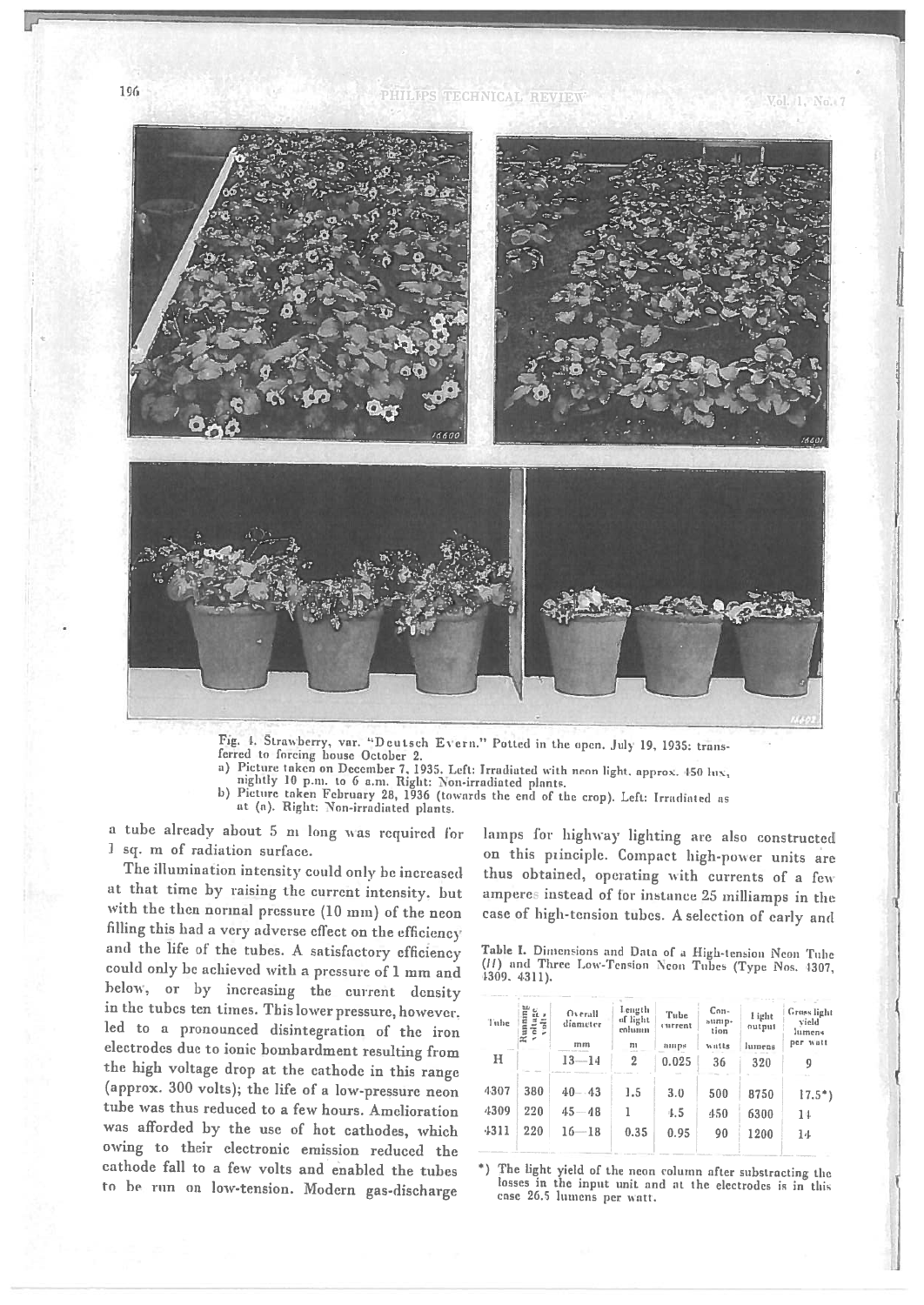

l'ig. 5. Gloxinia, var. Kaiser Friedrich. Bulbs planted Noy. 11, 1932. Picture takeu on April 3, 1933, i.e. one month after end of irradiation period. Eeft: Irradiated with  $\mu$ light, approx. 800 lux, 8 hrs. nightly, until the end of Eebruary. Right: Non-irradiated plants.





Fig. 6. Begonia gracilis luminosa. Sown November 3, 1931.

a) Picture taken on January 2, 1935. Left: Irradiated with neon light, approx. 600 lux. 10 p.nu. to <sup>6</sup> a.m. nightly, from Noctnher 21. Right: Non-irradiated <sup>p</sup>lants.

h) Picture token on April 6, 1935, the same plants as shown in (a). Left: Irradiated till February 15, 1935. Right: Non-irradiated plants.

The second picture, which was taken seven weeks after the end of irradiation, shows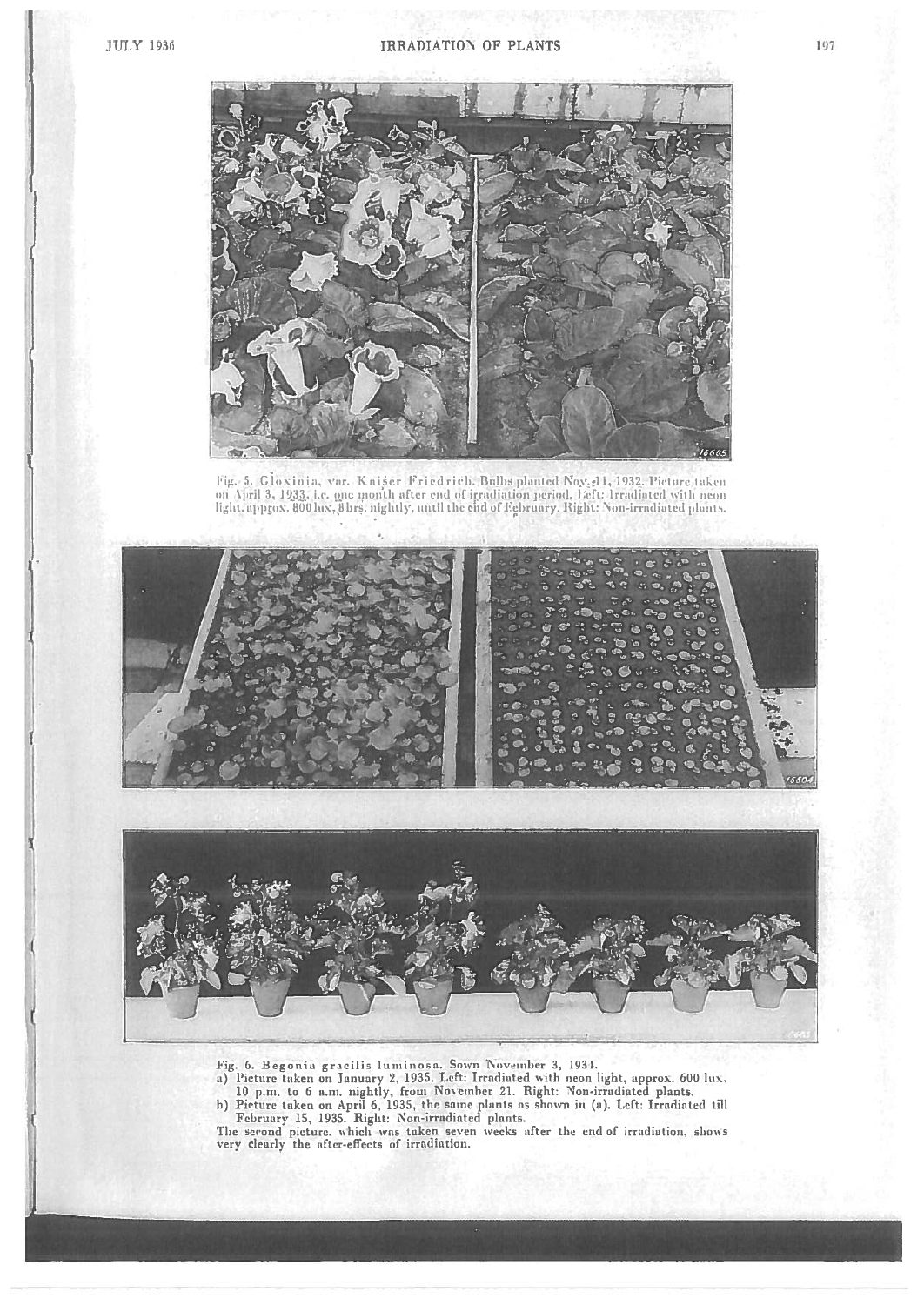modern types of tube are shown in  $fig. 7. A summary$ 

tension impulse which is obtained at the terminals of the dimensions, applications and light outputs of of the series-connected choke on shorting the neon<br>these tubes is given in Table I. tube is utilised for this purpose. After the first tube is utilised for this purpose. After the first

S





The hot cathode is that component of the tube which ultimately determines the life of the tube, since the emitting substance (barium-strontium oxide) on the heated coil is steadily consumed. During the burning of the lamp the cathode suffers practically no disintegration at all and the light output of the tube remains uniform. Only after <sup>2000</sup> running hours does the consumption of the radiating substance become noticeable, the voltage drop at the cathode increases, the cathode commences to be atomised, and in its neighbourhood <sup>a</sup> black deposit forms on the <sup>g</sup>lass wall 5), which adsorbs gas, as <sup>a</sup> result of which the cathode voltage-drop increases considerably until it be comes impossible to run the tube off the mains voltage and the tube must he replaced. The long life of 2000 running hours of the tube is due, inter alia, to the fact that in front of each cathode <sup>a</sup> <sup>p</sup>late is located (see fig. 7) which in the positive <sup>p</sup>hase of the alternating voltage serves as anode and in this way protects the heated coil from exces sive heating during the anode <sup>p</sup>hase.

## Circuit details and construction of <sup>p</sup>lant irradiators

The neon tubes with hot cathodes are connected directly to <sup>220</sup> or <sup>380</sup> volts mains supply through <sup>a</sup> series-connected choke coil. In contrast to hightension tubes special provision must he made here for starting up the tube, since the running voltage is too low to initiate the first electric discharge through the low-pressure neon gas. The extra

discharge has taken <sup>p</sup>lace adequate residual ioni sation is retained in the tube for re-ignition to he regularly obtained with <sup>a</sup> 50-cycle A.C. on reversing the polarity, even with <sup>a</sup> voltage which is too low for initiating the first discharge.

The circuit details of the large <sup>p</sup>lant irradiators (types 4308, <sup>4310</sup> with tubes 4307, 4309) which have been designed for market growers, are shown in  $\emph{fig. 8.}$   $T$  is the heating transformer for the



Fig. 8. Circuit details of the plant irradiator 4308 and 4310. The tube  $L$  is connected to the A.C. mains through a seriesconnected choking coil S. A bimetallic slow-acting relay R and B control signition. The cathodes  $K$  are heated through their own heating transformer T.

heated coils <sup>K</sup> which are run on <sup>2</sup> volts and <sup>18</sup> amps. S is the series choke coil. The heating coil  $R$  and the bimetallic strip  $B$  constitute a slow-acting relay. which connects up the initially-shorted tube  $L$  only after the coils  $K$  have become sufficiently heated. The tube is thus started up automatically by the slow-acting relay. If the first attempt at starting up fails owing to the <sup>p</sup>hase of the supply being temporarily unfavourable at the instant the relay operates, the starting procedure is immediately repeated. The condenser C connected in parallel with the tube facilitates re-ignition, thus reducing

<sup>)</sup> The black deposit is always restricted to the neighbourhood of the cathodes; the whole tube is never covered with <sup>a</sup> black deposit.